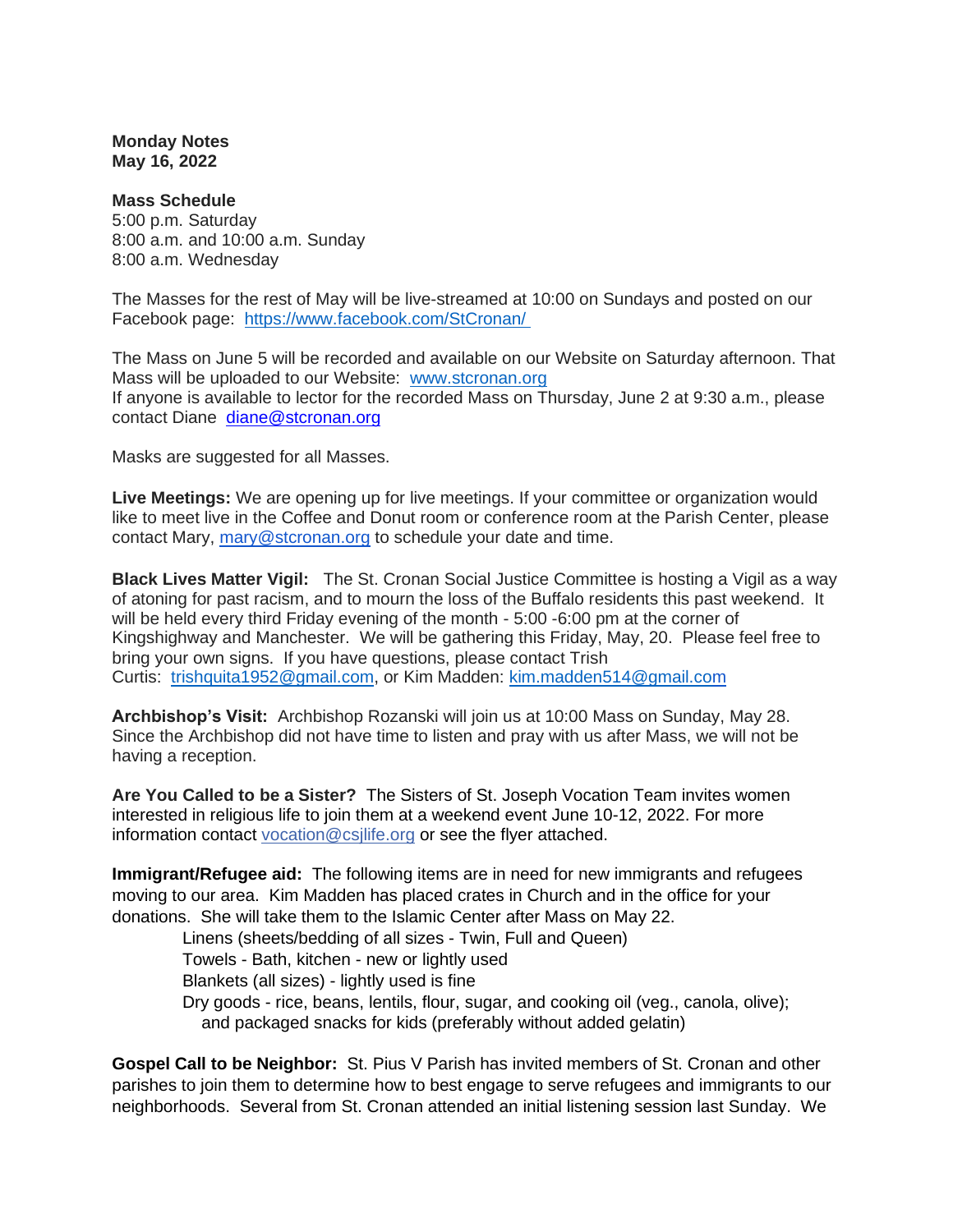received information concerning the plight of refugees and immigrants as they settle in St. Louis, and what their needs are. As this opportunity develops, we will be sharing information concerning future meetings. If you have any interest and time to help, please contact Diane [diane@stcronan.org.](mailto:diane@stcronan.org) We will keep you apprised as the community effort develops and we find ways you can help.

## **All Things New:**

If you would like further information, you can visit the Archdiocese's website <https://allthingsnew.archstl.org/>, or email any of the people on our leadership team listed here:

The Five Key Parish Leaders appointed by the Parish Council: David Gaillardetz – [davidgaillardetz@gmail.com](mailto:davidgaillardetz@gmail.com) Melanie Ernst – [ernst.melanie@wustl.edu](mailto:ernst.melanie@wustl.edu) Justin Lorenz – [jmlorenz@gmail.com](mailto:jmlorenz@gmail.com) Dede Coughlin – [dec4@sbcglobal.net](mailto:dec4@sbcglobal.net) Andrew Viragh – [andrew.viragh@gmail.com](mailto:andrew.viragh@gmail.com) The Point of Contact Person (Coordinator) appointed by Fr. Jack: Sister Chabanel Mathison, O.S.U. - [chabanelm@gmail.com](mailto:chabanelm@gmail.com) You can voice your concerns to any of the team listed above, or email your comments to the All Things New Commission on their website [https://allthingsnew.archstl.org/.](https://allthingsnew.archstl.org/)

**Day-Long Women's Retreat:** Mark your Calendars! **Women's Day Long Retreat** planned for **Saturday, June 25, 2022.** Tentative time from **8:30am to 4:30pm**. **In person and outdoors** - Centrally located near Hampton and Hwy 44.Theme and **details to follow**. Donna Moramarco, Kim Madden, and Mary Middendorf are in the planning stages. Express your interest in attending by emailing **[mary.middendorf@gmail.com](mailto:mary.middendorf@gmail.com)** as soon as possible. Space is limited.

**Donations for Ukraine:** The Ukrainian Children's Aid and Relief Effort, Inc. or UCARE, Inc., is a charity serving the needy and orphaned children of Ukraine. If anyone wants to financially help the Ukrainian situation, please consider this charity. The website is [www.ucareinc.org.](http://www.ucareinc.org/) Bob Hoffman has worked with this group for years. For further information, please contact the office. You can give to Catholic Relief Services as well: <https://support.crs.org/donate/>

**Retrouvaille-St. Louis weekend**, **August 19 – 21, 2022** - **Healing Your Marriage-- Retrouvaille** (French for "Rediscovery") is a 3-phase program designed to give you the tools to restore your marriage and rebuild a loving relationship. For more information or to register, call **314.453.0110** or visit website: [www.HelpOurMarriage.org](http://www.helpourmarriage.org/) Fully Confidential and affordable. Space is limited with Covid-19 precautions. Register early. Questions: Tom & Kerry Marsh 314.753.2022

**Mid-life Singles**: Are you looking for a renewed sense of purpose & belonging? Register today for a life-changing REFLECT weekend retreat at King's House Retreat Center, Belleville, IL (20 min from downtown St. Louis), on June 3-5, 2022. Cost is \$215 including meals and a single room. Visit [www.ReflectRetreat.com,](http://www.reflectretreat.com/) e-mail [reflect.stlouis@gmail.com, or](mailto:reflect.stlouis@gmail.com) call (314) 283-0044 for details.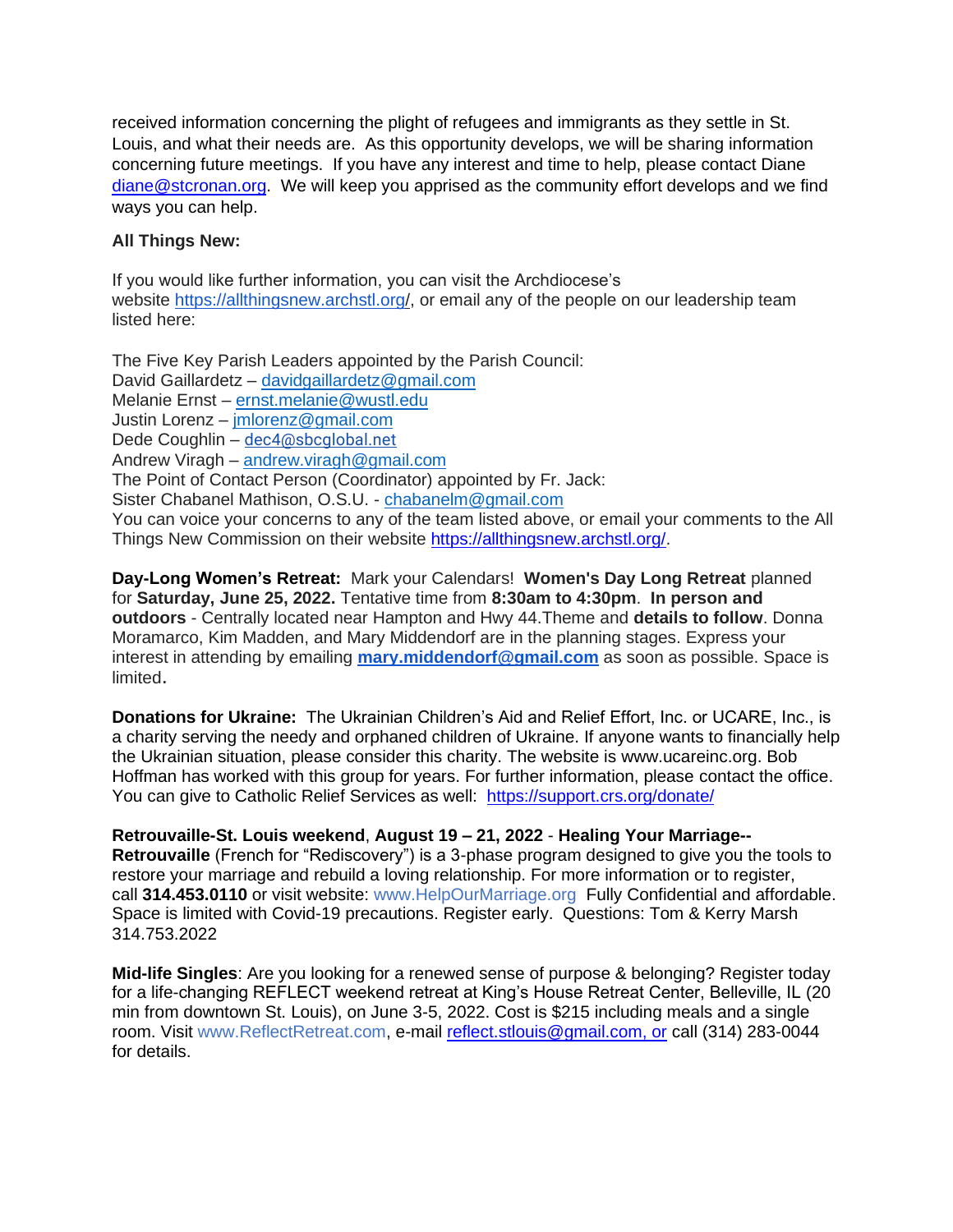**Compassionate St. Louis:** St. Cronan has become a member of this movement to help make our city a more compassionate place. You will be seeing their logo on our bulletins and signs. For further information, please visit their website: <https://www.compassionate-stl.org/about-us>

**Catholic Racial Justice Collaborative:** Be the change you wish to see. As Catholics, it is our spiritual duty to combat the sin of personal and institutional racism. Could you use additional resources to understand and identify what it means to be anti-racist in your life? Follow the @Catholic Racial Justice Collaborative on Facebook at Catholic Racial Justice Collaborative or visit our website at [www.catholicracialjusticestl..](http://www.catholicracialjusticestl.org/)

**Erastus Brown Historical Marker Unveiling Ceremony** There is a group in our area who have been working on memorializing lynchings that occurred in Missouri. The next remembrance will take place in Union, Missouri, on Saturday, July 9 at 11:00 a.m. and will honor Mr. Erastus Brown. Please see the attached flyer for further information.

**Red Cross Volunteers**: The Red Cross is in need of volunteers in the St. Louis Area. Please see the flyer in the Chapel for more information.

**Wills:** Please remember Saint Cronan's in your will. Title is St. Cronan's Catholic Church-1202 South Boyle Ave.- St. Louis, MO 63110. Our Federal I.D.# 43-0653457

**Prayers Please:** Laurel Hayes; Laurel Hayes' parents Jerry and Nancy; Robert Nathe's Mother, Eileen; Colleen Wallace's godson, Lachlan; Michelle Frank; Jennifer Lyle and Krista Rakers; Jessica; Nick Ambrose; Al Sprehe; Phil Milner; Mike's grandson, Jack; Jim Gorman; Andrew Viraugh's Father; Sharon Orlet's sister, Betty; Nancy Buck's daughter, Jeanne; Kathy Bayless; Tom Kuciejczyk-Kernan's brother, Steve; Barry Buchek's wife, Mary; Trish Curtis' mother and brother; Gavin Barrett-Hayes; Barb Sopp's cousin, Patty Struckhoff; Marie and Roland Martir's granddaughter, Madi, and great-grandson; David Gaillardetz' father, Richard; Fr. Gerry's classmate, Fr. Pat O'Laughlin; Nick and Shirley Ambrose's daughter, Brigid Costello; Marcy Soda; Shelly Kurtz; Dorothy Lucey's brother, Leo Strathman; Varrietta Anthony; Teresa Sullivan's friend, Caroline Bucci; Kathy Stock's niece, Jill.

If you know of anyone who is feeling disconnected from our Community or has left, please let me know by clicking here: [diane@stcronan.org.](mailto:diane@stcronan.org) Please do not reply to this email, because we don't want the names going to everyone. We will reach out to them.

**COFFEE AND DONUTS IS BACK;** Please join us for Fellowship and community in the COFFEE AND DONUT ROOM after the 10:00 Mass on Sundays. Many thanks to Maggie Hart-Mahon and Dorothy Strathman-Lucy for organizing. If you are interested in taking one weekend a month to host, please contact Maggie: ofccomp17@gmail.com

## **Homily Reflection:**

We are in the Season of Easter, a time to remember the great mysteries of our church, the mysteries of our sacraments, the presence of God in our midst. We continue that joy for 50 days. Today we hear what it's all about, the New Commandment, "Love one another as I hve loved you." That's what all of Easter is about – that joy that comes when there is that love of one another. I heard a statement this week, "People forget the successful person by they never forget the sacrificial person." The one who does forme, or you, or your loved ones. One who is unimportant in the world but makes a sacrifice.